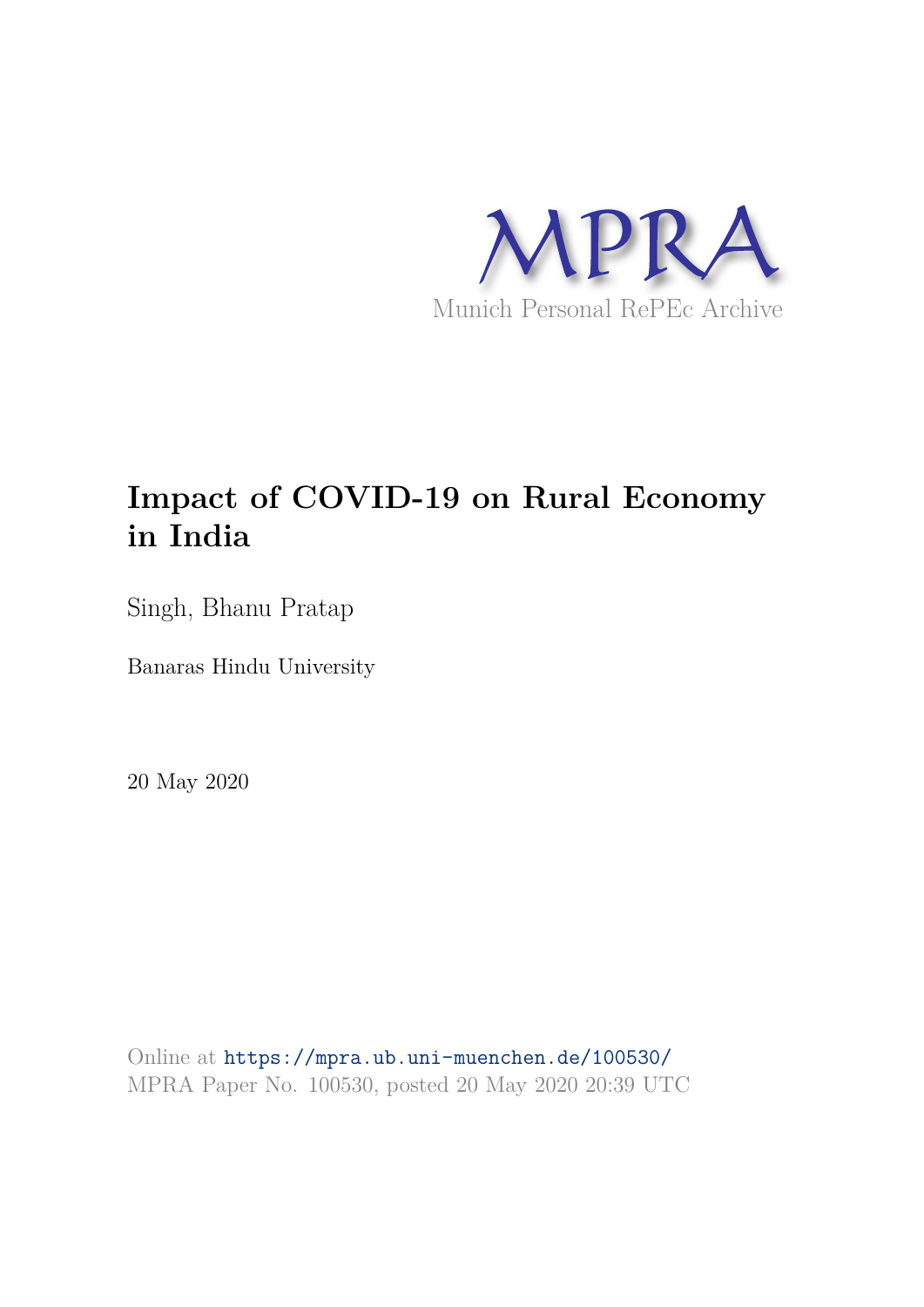## **Impact of COVID-19 on Rural Economy in India**

Bhanu Pratap Singh Banaras Hindu University Email: [bpsingheco@bhu.ac.in](mailto:bpsingheco@bhu.ac.in)

#### *Abstract*

*'They will go to die there, where there is life1'. COVID-19 lockdown flooded streets with migrant labourers which were marching to their villages to find warmth and empathy. Many reached their homes but several failed and died on streets and railway tracks. The current study offers insights on the plight of migrant labourers and impact of COVID-19 on rural economy in India. The major finding of the study suggests 400 million workers in India in the informal economy are at the risk of falling deeper into poverty during the crisis. The low reporting of COVID-19 cases due to low testing will result in community spread. The reverse migration will create excess pressure on the agriculture and rural economy which will result in a significant number of people to fall into abject poverty. COVID-19 will have both short and long-run effect on the rural economy in India. The government economic package contains majorly long-term measures whereas short-term measures such as cash incentive and wage subsidy should be given to save migrant labourer and marginal farmers. Above all, mass corruption in the system is the biggest challenge in the effective implementation of plans.* 

**Key Words**: COVID-19, Migrant Labourers, Agriculture, Rural Economy JEL Classification: J61, P25

## **1. Introduction**

-

COVID-19 was first declared a public health emergency and later a pandemic by the World Health Organization (WHO)<sup>2</sup>. Currently, the spread of the novel virus is in more than  $190$ countries. There are a national emergency and lockdown in most of countries. Till date, more than 4 million people across the globe are affected by COVID-19 virus and around 300 thousand people lost their life<sup>3</sup>.

<sup>2</sup> <https://www.who.int/emergencies/diseases/novel-coronavirus-2019/events-as-they-happen>

<sup>1</sup> <https://indianexpress.com/article/lifestyle/art-and-culture/gulzar-poem-migrant-workers-video-6415569/>

<sup>3</sup> <https://www.worldometers.info/coronavirus/>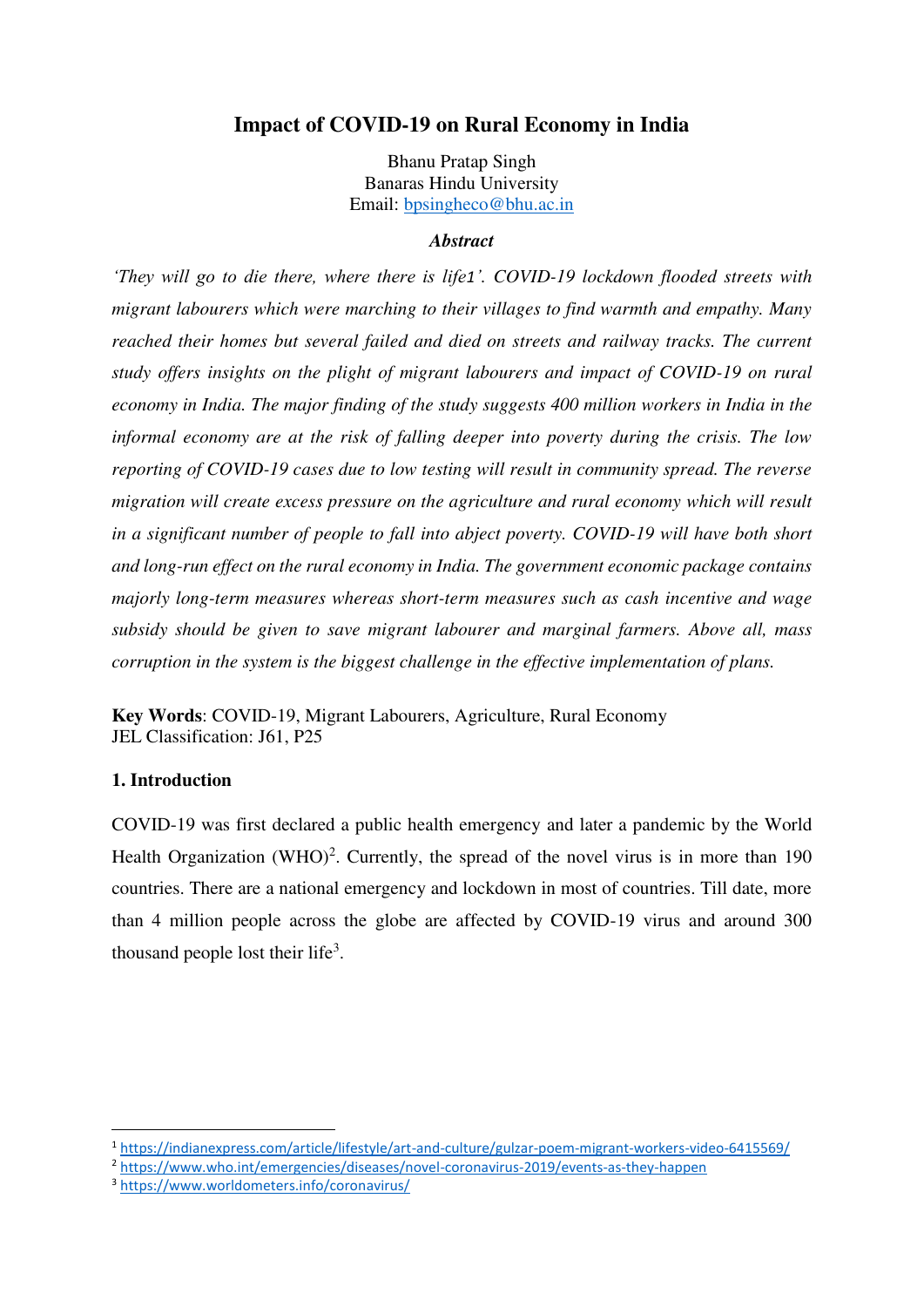The pandemic is not new for India, the Plague (1896 to 1939) and Spanish flu (1918) in the past caused 12 million deaths in just three months<sup>4</sup>. So far more than 100 thousand cases are reported in India from COVID-19 and more than 3 thousand people have lost their lives<sup>5</sup>.

India's effort to combat COVID-19 virus has been praised over the globe. However, the lockdown came on economic cost and cascading impact on all the sections of society. The coronavirus pandemic has triggered a massive reverse migration from the urban to rural areas in large parts of the country. Indian roads are flooded hundreds of thousands of labourers marching back to their villages to find some warmth and empathy (Dandekar and Ghai, 2020).

The central and states government in India under the special economic package, Pradhan Mantri Garib Kalyan Yojna (PMGKY) scheme etc. tried to take care of the economy and the poorest among the poor but effective implementation of this scheme poses a big challenge (Jha 2020). The governance related issues is very important in the effective implementation of the scheme (Singh 2019).

Migrant's workers are the engine of growth from centuries which have been working day and night for the economic success of any region across the globe. On the other side, they are the most vulnerable and have no access to any kind of social security. The forced reverse migration from urban to rural areas will have a significant impact on the demography, society and economy of rural India. Most of the migrant workers were marginal farmers in the past which left agriculture and moved to urban areas for better economic opportunities. The forced reverse migration amid agrarian crisis poses a big threat on people to fall into abject poverty.

The current study offers insights on the impact of reverse migration on rural society and the economy. Status of the Indian economy and success Indian planning is also assed. The status of the health infrastructure of India and bias in COVID-19 cases due to low testing is examined. The long-run and short-run economic linkages of the COVID-19 on the economy are also discussed. The status of the agricultural sector and issues related to the agrarian crisis is also reported.

The major findings of the study suggest COVID-19 will have both short and long-run effect on the rural economy in India. In the short-run, through the excess burden of the health sector, there would be high mortality and loss of economic welfare (poverty, unemployment, illiteracy

-

<sup>4</sup> [https://www.indiatoday.in/india-today-insight/story/coronavirus-pandemics-of-the-past-1656730-2020-03-](https://www.indiatoday.in/india-today-insight/story/coronavirus-pandemics-of-the-past-1656730-2020-03-18) [18](https://www.indiatoday.in/india-today-insight/story/coronavirus-pandemics-of-the-past-1656730-2020-03-18)

<sup>5</sup> <https://www.covid19india.org/>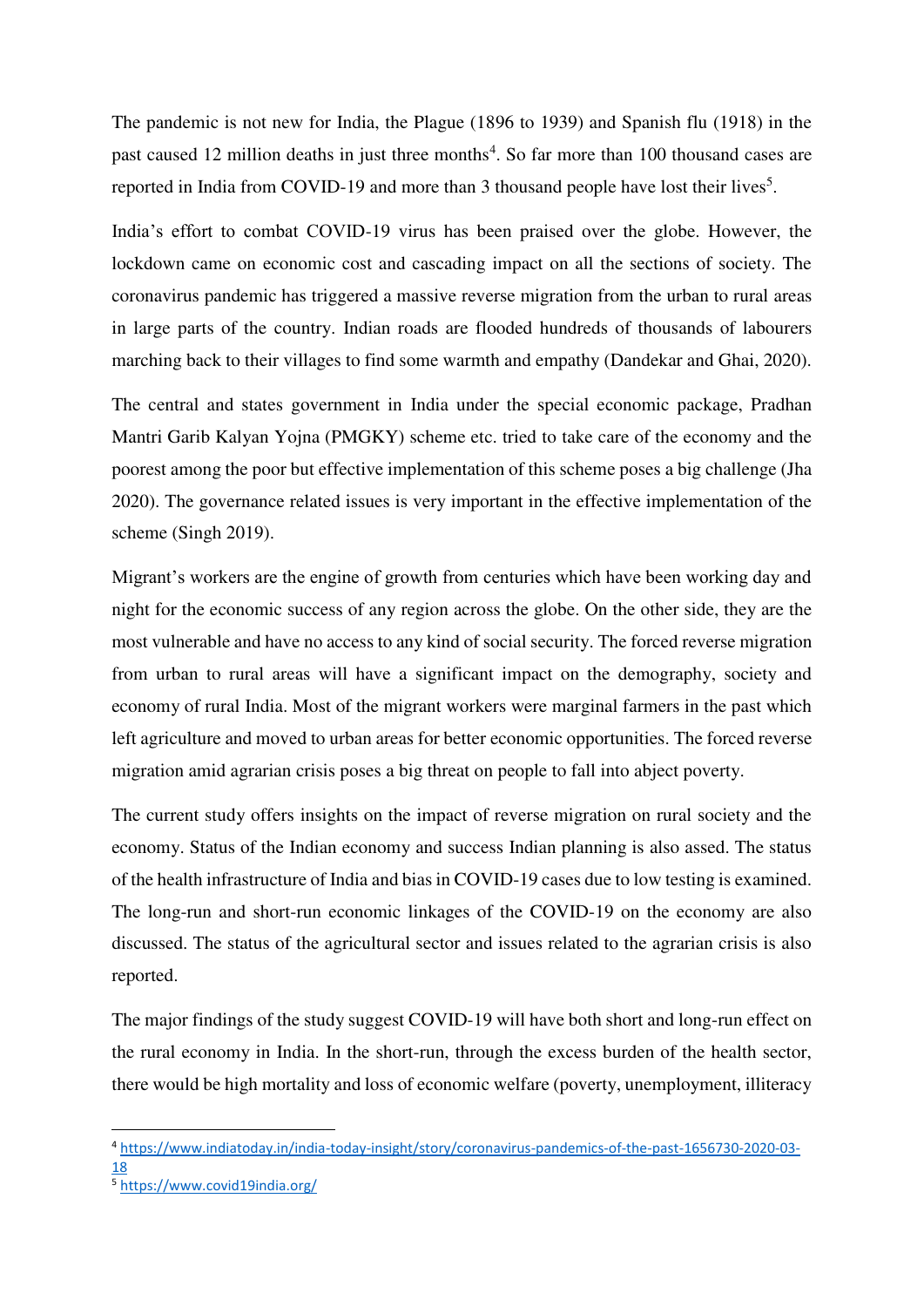etc.). On the other side, in the long-run through confidence channel, it would affect physical and human capital. The low reporting of COVID-19 cases due to low testing will result in the community spread of the novel virus. The reverse migration will create excess pressure on the agriculture and rural economy which will result in a significant number of people will fall into abject poverty.

The remainder of the paper is as follows: Section 2 gives an overview of the Indian economy. Health infrastructure is discussed in section 3. Theoretical linkages of COVID-19 and the economy is covered in the section for 4. Status of Indian agriculture and issues related to agriculture and the rural economy is discussed in section 5 and 6 respectively. The study concludes with section 7.

## **2. Overview of the Economy**

-

The growth prospectus of India for the year 2020-21 ranging from 0.8 to 4.0 per cent. This tentative and wide range of forecast is due to the extent of uncertainty. The International Monetary Fund (IMF) have predicted 2020-21 India's growth rate at 1.9 per cent, China's growth rate at 1.2 per cent and 3 per cent decline in global growth<sup>6</sup>. The actual growth outcomes of India depends on various factors such as the speed at which the economy is opened, how fast the novel virus is contained and government plans to boost the economy. The government has recently announced Rs. 20 lakh crores package to revive the economy, but the actual effect of the plan lies in the effective implementation of the plan.

Most of the assessment on growth projections by different institutions are based on advanced estimates, which may be revised in the future. To better understand the economic scenario of the country, the Gross Value Added (GVA) or total output is assessed for 12 major sectors of the economy for the year 2017-18.

Table 1 shows the contribution of agriculture and allied activates (12.003) in the total GVA. The contribution of the manufacturing (35.196) is highest as a single sector in the economy but services combined contribute is more than 50 per cent of total GVA.

<sup>6</sup> <https://www.thehindu.com/opinion/lead/slower-growth-and-a-tighter-fiscal/article31538125.ece>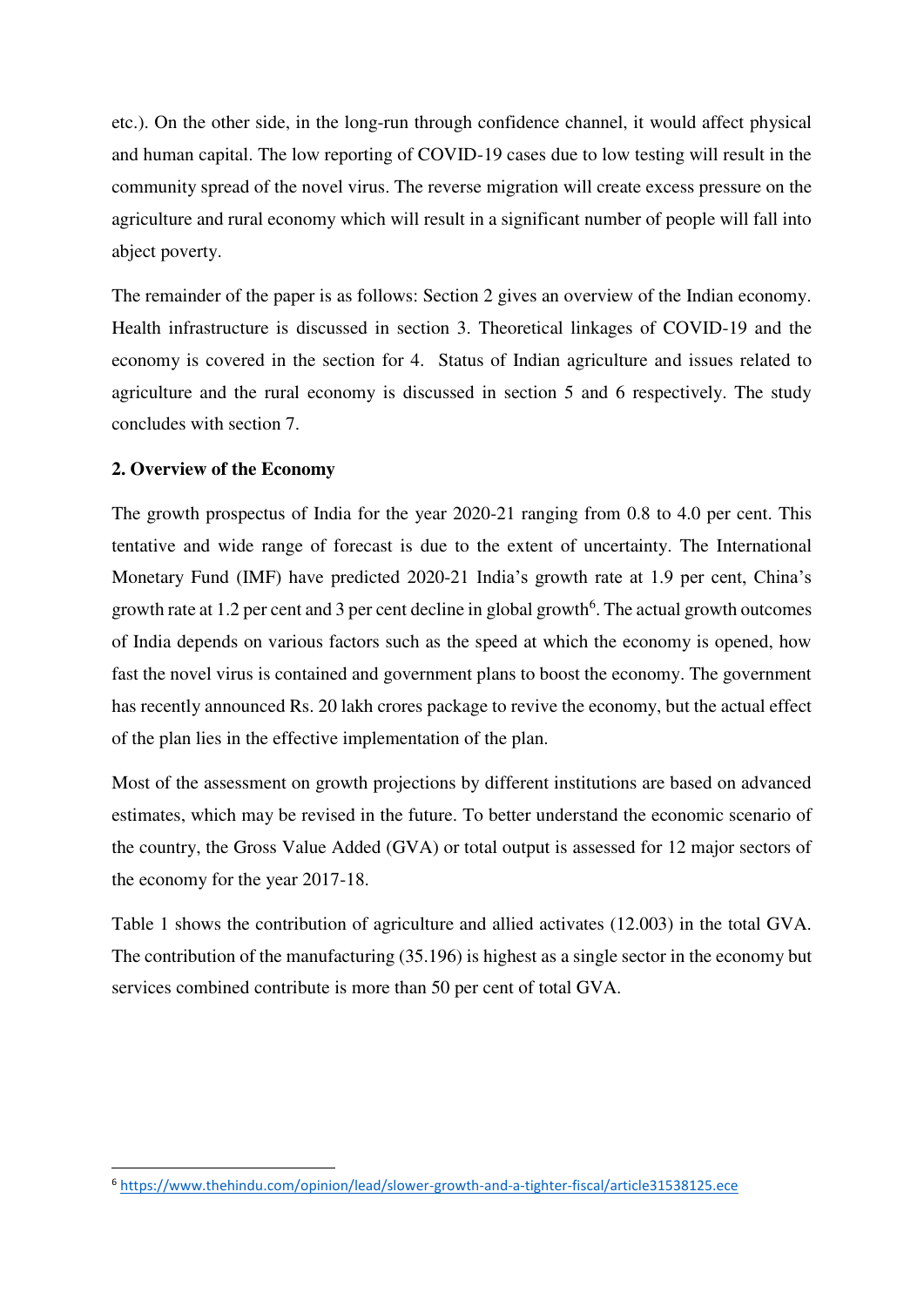| raone 1. Output by major Economic Aten (110) (2017 10)<br>Sector | <b>Output (Rs Crores)</b> | Per cent of Total |
|------------------------------------------------------------------|---------------------------|-------------------|
| Agriculture, forestry and fishing                                | 2371342                   | 9.373             |
| Mining and quarrying                                             | 665387.9                  | 2.630             |
| Manufacturing                                                    | 8904660                   | 35.196            |
| Electricity, gas, water supply and other utility services        | 801456                    | 3.168             |
| Construction                                                     | 2642395                   | 10.444            |
| Trade, repair, hotels and restaurants                            | 2244829                   | 8.873             |
| Transport, storage, communication & services related             |                           |                   |
| to broadcasting                                                  | 1807438                   | 7.144             |
| <b>Financial services</b>                                        | 1014881                   | 4.011             |
| Real estate, ownership of dwelling and professional              |                           |                   |
| services                                                         | 2700357                   | 10.673            |
| Public administration and defence                                | 907580.2                  | 3.587             |
| Other services                                                   | 1239848                   | 4.901             |
| Total                                                            | 25300174                  | 100               |

Table 1: Output by Major Economic Activities (2017-18)

Source: EPW Research Foundation

On the other side, figure 1 explains the contribution of different sectors in total employment. Irrespective of the lowest contribution of agriculture in total GVA, it provides the highest employment (42.38) followed by manufacturing (32.03) and services (25.57) sector. Further, 74.26 per cent of total employment is vulnerable which has no social security.



Figure 1. Employment in different sectors as a percentage of total employment

Source: World Bank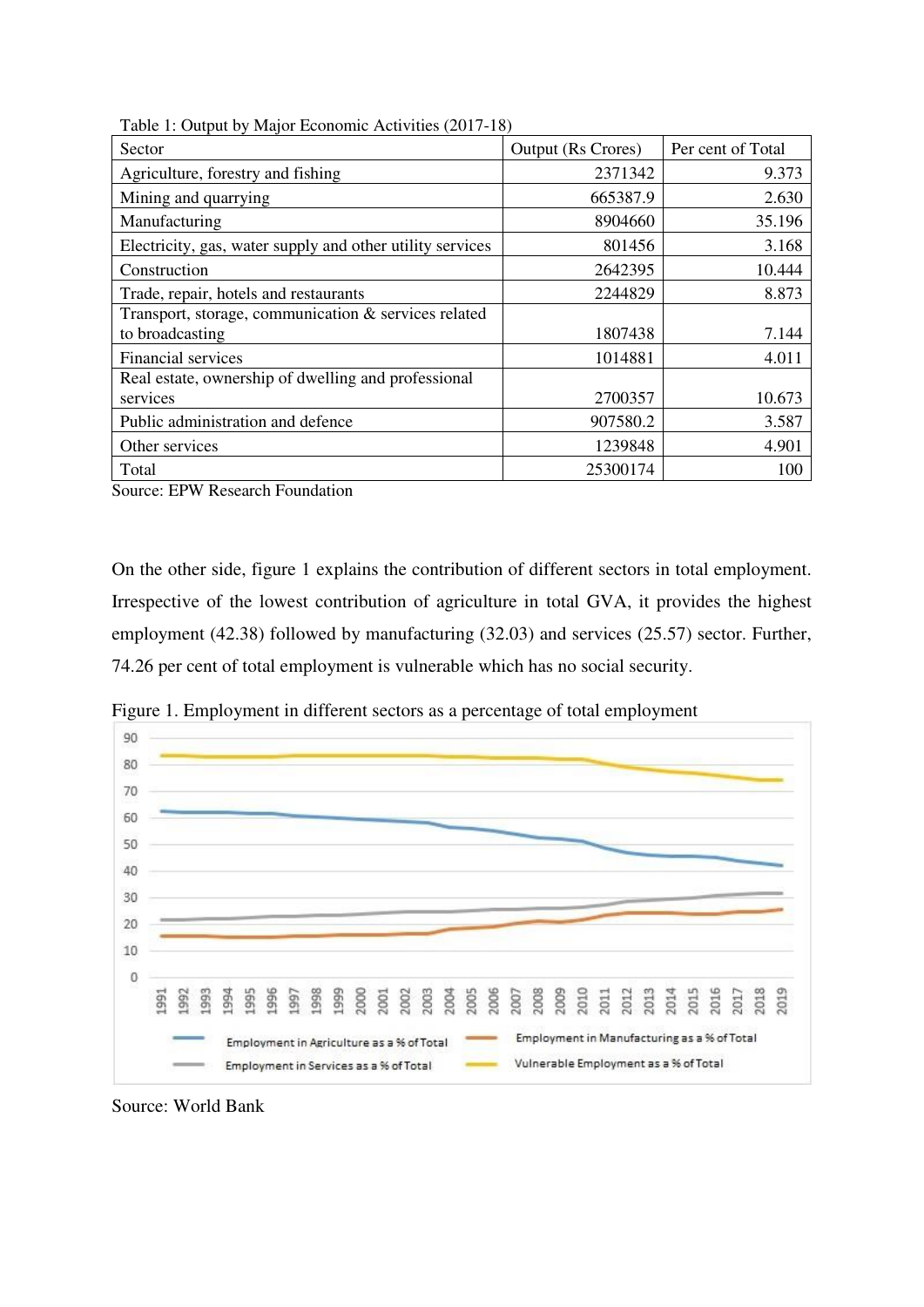Table 2 shows the economic prosperity of people across the Indian state and union territories. The per capita income in more than half of the Indian states and union territories are below the national average. The huge income gap can be observed between the highest (Goa Rs. 3, 71,965) and lowest (Bihar Rs. 30,906) income state/union territories. The national average per capita income was around Rs. 1, 30,191.

| <b>State</b>                | Per capita income (Rs) | Rank           |
|-----------------------------|------------------------|----------------|
| GOA                         | 371965                 | 1              |
| <b>DELHI</b>                | 291719                 | $\overline{2}$ |
| <b>CHANDIGARH</b>           | 262501                 | $\overline{3}$ |
| <b>SIKKIM</b>               | 252178                 | $\overline{4}$ |
| <b>HARYANA</b>              | 174837                 | $\overline{5}$ |
| <b>GUJARAT</b>              | 165414                 | 6              |
| <b>UTTARAKHAND</b>          | 164165                 | $\overline{7}$ |
| <b>MAHARASHTRA</b>          | 159918                 | $\overline{8}$ |
| <b>KARNATAKA</b>            | 158176                 | $\overline{9}$ |
| <b>PUDUCHERRY</b>           | 151544                 | 10             |
| <b>HIMACHAL PRADESH</b>     | 150976                 | 11             |
| <b>KERALA</b>               | 150253                 | 12             |
| <b>TELANGANA</b>            | 147766                 | 13             |
| ANDAMAN AND NICOBAR ISLANDS | 146990                 | 14             |
| <b>TAMIL NADU</b>           | 145597                 | 15             |
| All India                   | 130191.4               |                |
| <b>PUNJAB</b>               | 124250                 | 16             |
| <b>ANDHRA PRADESH</b>       | 120059                 | 17             |
| <b>MIZORAM</b>              | 119638                 | 18             |
| <b>ARUNACHAL PRADESH</b>    | 99462                  | 19             |
| <b>RAJASTHAN</b>            | 84016                  | 20             |
| <b>TRIPURA</b>              | 81139                  | 21             |
| <b>ODISHA</b>               | 80420                  | 22             |
| <b>JAMMU AND KASHMIR</b>    | 77653                  | 23             |
| <b>NAGALAND</b>             | 77103                  | 24             |
| <b>CHHATTISGARH</b>         | 76994                  | 25             |
| <b>WEST BENGAL</b>          | 72998                  | 26             |
| <b>MEGHALAYA</b>            | 69565                  | 27             |
| <b>ASSAM</b>                | 64763                  | 28             |
| <b>MADHYA PRADESH</b>       | 62569                  | 29             |
| <b>JHARKHAND</b>            | 59277                  | 30             |
| <b>MANIPUR</b>              | 54316                  | 31             |
| <b>UTTAR PRADESH</b>        | 47190                  | 32             |
| <b>BIHAR</b>                | 30906                  | 33             |

Table 2: Real per capita income of Indian states and union territories (2017-18)

Source: EPW Research Foundation

Figures reported in Table 2 indicates huge income inequalities across Indian states and union/ territories. At the lower levels of per capita income, income inequalities create major hurdle in economic development.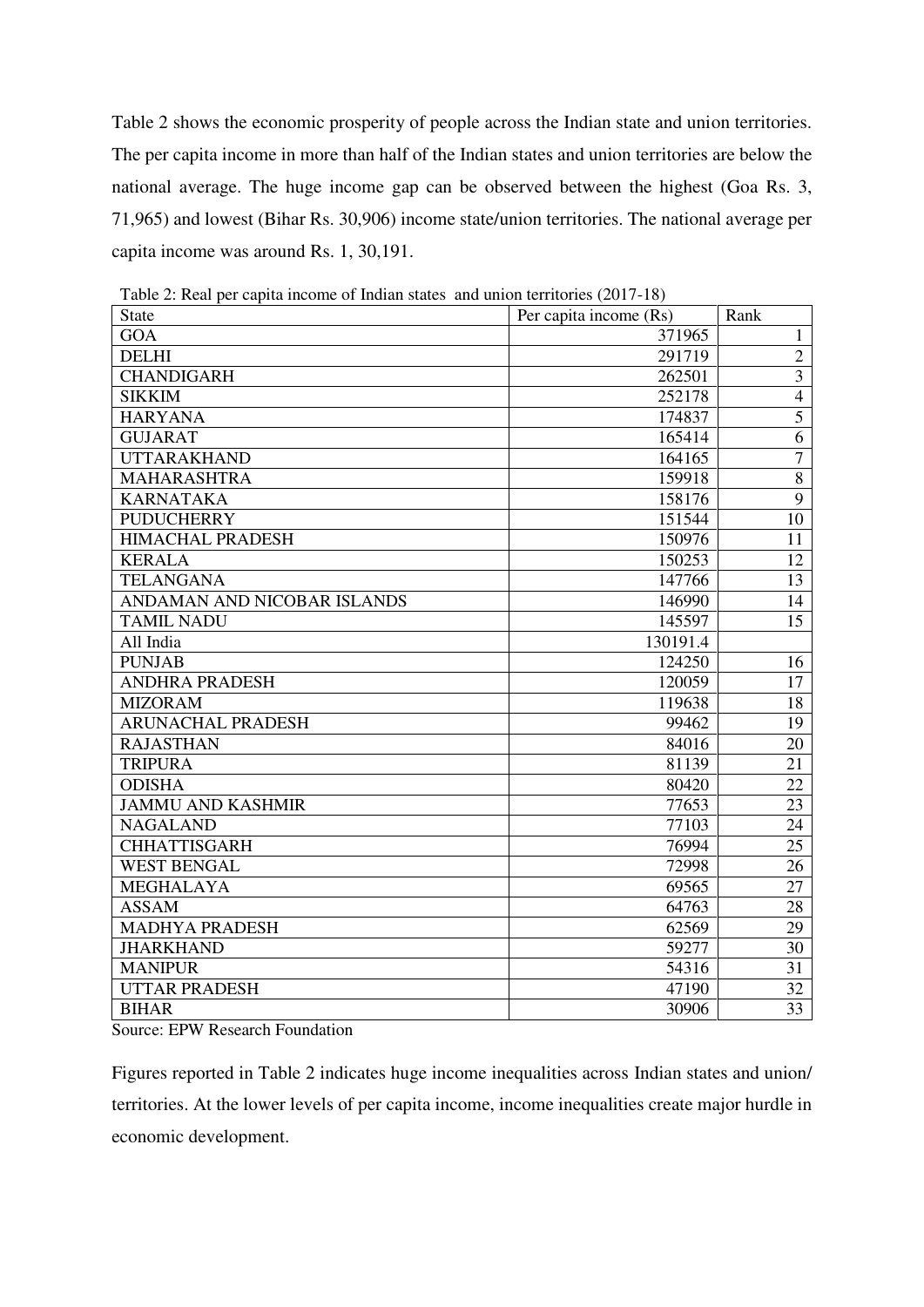In India, poverty estimates are calculated from monthly consumption expenditure data collected from NSSO surveys. The last NSSO (61<sup>st</sup> round) data was collected for the year 2011-12. Table 3 reports headcount poverty ratios for total, rural and urban India for the year 2011- 12. The national total, rural and urban headcount poverty estimates for the year 2011-12 is found to be 21.9, 25.7 and 13.7 respectively. In most of the states and union territories, rural poverty is reported higher than urban, except in the state of Rajasthan and union territories of Lakshadweep and Puducherry. The highest overall poverty incidence is reported in Delhi (39.3) and Chhattisgarh (39.9) whereas the highest rural poverty is also reported in Delhi (62.6).

| Table 3: Poverty estimates HCR based on the Tendulkar Committee (2011-12)<br><b>States</b> | Rural             | Urban          | All India |
|--------------------------------------------------------------------------------------------|-------------------|----------------|-----------|
| Andhra Pradesh                                                                             | 11                | 5.8            | 9.2       |
| Arunachal Pradesh                                                                          | 38.9              | 20.3           | 34.7      |
| Assam                                                                                      | 33.9              | 20.5           | 32        |
| <b>Bihar</b>                                                                               | 34.1              | 31.2           | 33.7      |
| Chhattisgarh                                                                               | 44.6              | 24.8           | 39.9      |
| Goa                                                                                        | 12.9              | 9.8            | 9.9       |
| Gujarat                                                                                    | 6.8               | 4.1            | 5.1       |
| Haryana                                                                                    | 21.5              | 10.1           | 16.6      |
| Himachal Pradesh                                                                           | 11.6              | 10.3           | 11.2      |
| Jammu & Kashmir                                                                            | 8.5               | 4.3            | 8.1       |
| Jharkhand                                                                                  | 11.5              | 7.2            | 10.3      |
| Karnataka                                                                                  | 40.8              | 24.8           | 37        |
| Kerala                                                                                     | $\overline{24.5}$ | 15.3           | 20.9      |
| Madhya Pradesh                                                                             | $\overline{9.1}$  | 5              | 7.1       |
| Maharashtra                                                                                | 35.7              | 21             | 31.6      |
| Manipur                                                                                    | 24.2              | 9.1            | 17.4      |
| Meghalaya                                                                                  | 38.8              | 32.6           | 36.9      |
| Mizoram                                                                                    | 12.5              | 9.3            | 11.9      |
| Nagaland                                                                                   | 35.4              | 6.4            | 20.4      |
| Orissa                                                                                     | 19.9              | 16.5           | 18.9      |
| Punjab                                                                                     | 35.7              | 17.3           | 32.6      |
| Rajasthan                                                                                  | 7.7               | 9.2            | 8.3       |
| Sikkim                                                                                     | 16.1              | 10.7           | 14.7      |
| Tamil Nadu                                                                                 | 9.9               | 3.7            | 8.2       |
| Tripura                                                                                    | 15.8              | 6.5            | 11.3      |
| <b>Uttar Pradesh</b>                                                                       | 16.5              | 7.4            | 14        |
| Uttarkhand                                                                                 | 30.4              | 26.1           | 29.4      |
| West Bengal                                                                                | 11.6              | 10.5           | 11.3      |
| A & N Islands                                                                              | 22.5              | 14.7           | 20        |
| Chandigarh                                                                                 | 17.1              | 6.3            | 9.7       |
| Dadra & Nagar Haveli                                                                       | 1.6               | $\overline{0}$ | 1         |
| Daman & Diu                                                                                | 1.6               | 22.3           | 21.8      |
| Delhi                                                                                      | 62.6              | 15.4           | 39.3      |
| Lakshadweep                                                                                | $\overline{0}$    | 12.6           | 9.9       |
| Puducherry                                                                                 | $\overline{0}$    | 3.4            | 2.8       |
| India                                                                                      | $25.\overline{7}$ | 13.7           | 21.9      |

Table 3: Poverty estimates HCR based on the Tendulkar Committee (2011-12)

Source: Central Statistical Organisation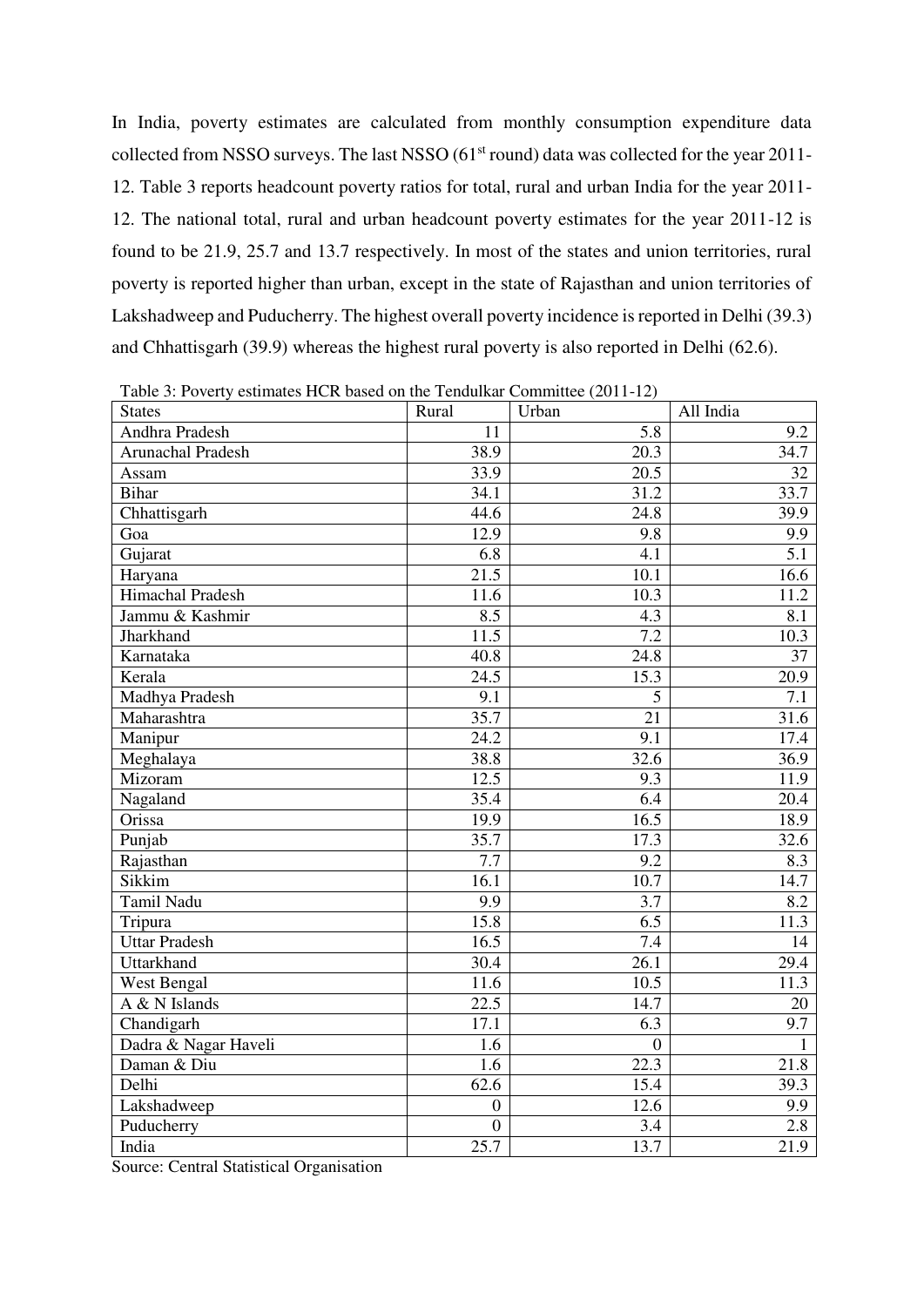The aforementioned statistics expose the truth of the seven decades of Indian planning. Even after becoming fifth-largest economy in terms of PPP, it is the home of the largest number of human being living on this planet in chronic poverty.

## **3. Health Infrastructure**

In India, private healthcare is expensive and unavailable for the majority of peoples who leave public healthcare as the only option in the time of need. For critical COVID-19 patients, we require healthcare facilities such as intensive care units (ICU) and ventilators. Currently, all the COVID-19 positive cases are transferred to government hospitals. Hence, it is important to assess where India and its states/union territories stand in terms of health infrastructure to fight the novel virus.

Table 4 reports healthcare indicators of India and majorly affected countries of the world from the COVID-19. In India, the healthcare indicators such as hospital beds (0.7), physicians (0.7256) and nurses (1.3757) per 1000 population are below than the majorly affected countries from the novel virus. The death toll in the USA is reached 100 thousand and more than 1 million people are affected by the virus. Most of the European countries are badly affected and the current Indian healthcare infrastructure raises serious concern about the ability of the Indian health system to tackle the serious situation.

| Country              | Hospital Beds per 1000 (2011) | Physicians per 1000 (2014) | Nurses per 1000 (2014) |
|----------------------|-------------------------------|----------------------------|------------------------|
| <b>United States</b> | 2.9                           | 2.5817                     | 8.832                  |
| United Kingdom       | 2.9                           | 2.7769                     | 8.6354                 |
| Italy                | 3.5                           | 3.9588                     | 5.6446                 |
| Spain                | 3.1                           | 3.7975                     | 5.5113                 |
| France               | 6.6                           | 3.2117                     | 10.6163                |
| <b>Brazil</b>        | 2.3                           | 1.8693#                    | 7.5122#                |
| Belgium              | 6.4                           | 2.9729                     | 11.0149                |
| Germany              | 8.2                           | 4.0827                     | 13.4373                |
| Iran, Islamic Rep.   | 1.7                           | 1.4862                     | 1.5453                 |
| Netherlands          | $4.7*$                        | 3.42                       | 10.5284                |
| China                | 3.8                           | 1.6989                     | 2.1491                 |
| India                | 0.7                           | 0.7256                     | 1.3757                 |

Table 4: Health infrastructure of India and majorly affected countries from COVID-19

Note: \* indicates figures for 2009 and # for 2013 Source: World Bank

The health infrastructure of the majority of northern, north-eastern and eastern states/union territories are in a poor state. Most of the states and union territories lack basic healthcare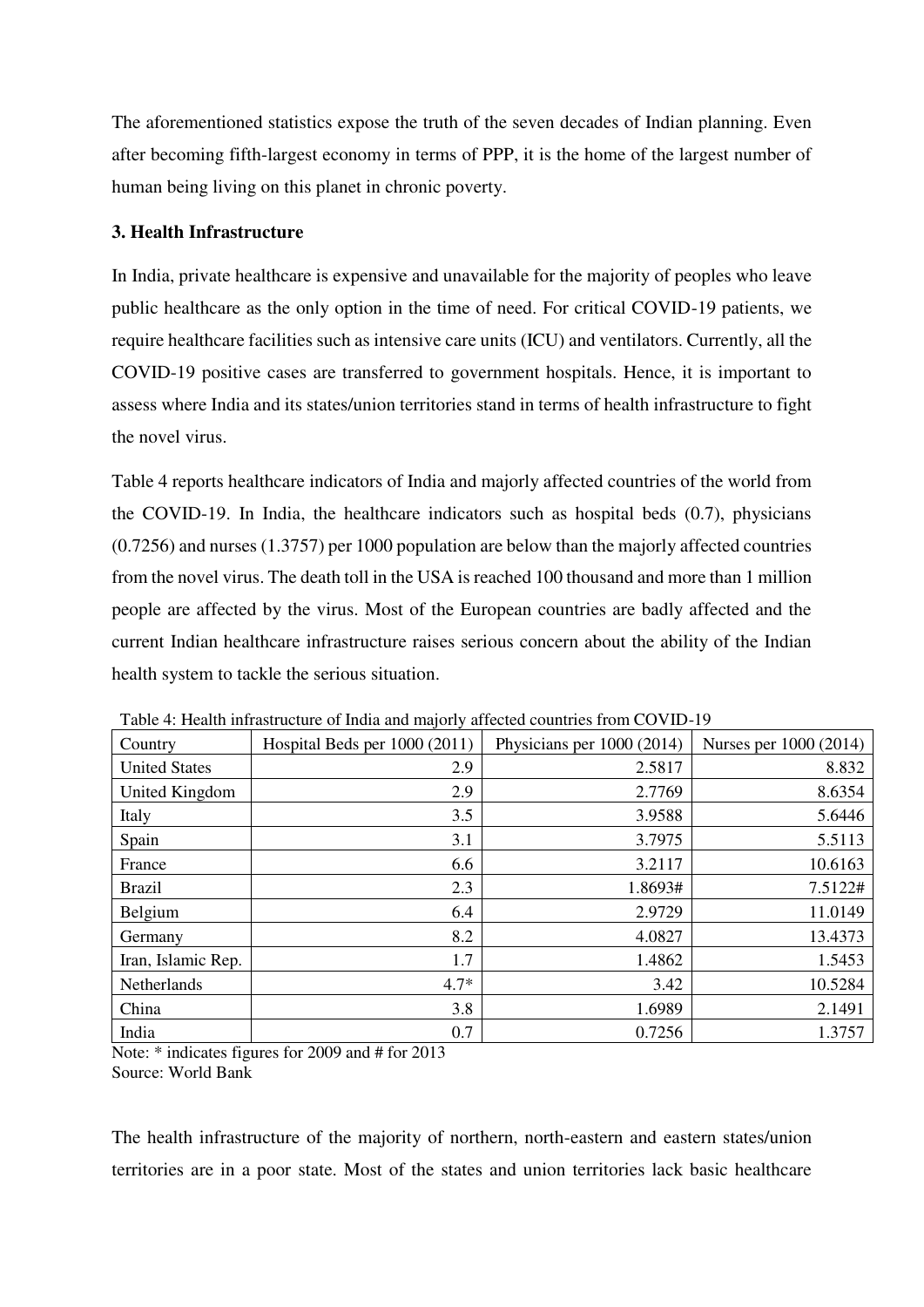requirements such as physicians and health workers whereas treating COVID-19 patients requires isolation wards and better health facilities such as ICU and ventilators (Table 5). The majority of vacant position of doctors, health workers, ANM etc. shows less concern of the government on public healthcare in the past.

|                      | Health Worker |             |                  |                | [Surgeons, OB&GY, Physicians & |                  |
|----------------------|---------------|-------------|------------------|----------------|--------------------------------|------------------|
|                      | [Female]/ANM  |             | Doctors at PHCs  |                | Paediatricians]                |                  |
| State/UT             | Required      | In Position | Require          | In Position    | Required1                      | In Position      |
| Andhra Pradesh       | 8728          | 11701       | 1069             | 1412           | 716                            | 159              |
| Arunachal Pradesh    | 403           | 298         | 117              | 102            | 208                            | 1                |
| Assam                | 5635          | 9220        | 1014             | 1355           | 604                            | 121              |
| <b>Bihar</b>         | 11612         | 19499       | 1883             | 2521           | 280                            | 63               |
| Chhattisgarh         | 5978          | 5703        | 792              | 368            | 620                            | 78               |
| Goa                  | 230           | 150         | 21               | 56             | 16                             | $\overline{4}$   |
| Gujarat#             | 9310          | 6938        | 1247             | 889            | 1280                           | 74               |
| Haryana              | 3030          | 4922        | 461              | 489            | 436                            | 30               |
| Himachal Pradesh     | 2565          | 1999        | 500              | 571            | 312                            | 7                |
| Jammu & Kashmir      | 2902          | 4362        | 637              | 834            | 336                            | 167              |
| Jharkhand            | 4284          | 7170        | 327              | 372            | 752                            | 128              |
| Karnataka            | 11617         | 8977        | 2353             | 2196           | 824                            | 502              |
| Kerala               | 5402          | 7950        | 827              | 1169           | 888                            | 39               |
| Madhya Pradesh       | 10363         | 12412       | 1171             | 999            | 1336                           | 263              |
| Maharashtra          | 12391         | 16922       | 1811             | 2937           | 1440                           | 578              |
| Manipur              | 506           | 966         | 85               | 199            | 68                             | 3                |
| Meghalaya            | 538           | 959         | 110              | 114            | 108                            | 3                |
| Mizoram##            | 427           | 670         | 57               | 49             | 36                             | $\Omega$         |
| Nagaland             | 524           | 888         | 128              | 133            | 84                             | 4                |
| Odisha3              | 7993          | 8245        | 1305             | 1008           | 1508                           | 356              |
| Punjab               | 3378          | 4347        | 427              | 441            | 600                            | 173              |
| Rajasthan            | 16490         | 15999       | 2083             | 2412           | 2272                           | 526              |
| Sikkim               | 171           | 298         | 24               | 29             | 8                              | $\mathbf{0}$     |
| Tamil Nadu3          | 10078         | 8477        | 1372             | 2375           | 1540                           | $\Omega$         |
| Telangana            | 5531          | 7705        | 668              | 1024           | 456                            | 116              |
| Tripura              | 1108          | 476         | 91               | 158            | 80                             | 3                |
| Uttarakhand          | 2105          | 1828        | 257              | 160            | 236                            | 49               |
| <b>Uttar Pradesh</b> | 24018         | 23731       | 3497             | 2209           | 3092                           | 484              |
| West Bengal          | 11266         | 18723       | 909              | 723            | 1388                           | 114              |
| Andaman & Nicobar    |               |             |                  |                |                                |                  |
| Islands              | 144           | 199         | 22               | 36             | 16                             | $\boldsymbol{0}$ |
| Chandigarh           | 16            | 24          | $\boldsymbol{0}$ | $\overline{0}$ | 8                              | 27               |
| Dadra & Nagar Haveli | 63            | 107         | 7                | 8              | 4                              | $\overline{c}$   |
| Daman & Diu          | 29            | 44          | 3                | 5              | 8                              |                  |
| Delhi                | 32            | 40          | 5                | 21             | $\boldsymbol{0}$               | 0                |
| Lakshadweep          | 18            | 48          | 4                | 9              | 12                             | $\boldsymbol{0}$ |
| Puducherry           | 78            | 188         | 24               | 38             | 12                             | 3                |
| All India            | 178963        | 212185      | 25308            | 27421          | 21584                          | 4078             |

Table 5: Health Infrastructure of States (2015)

Source: NITI Ayog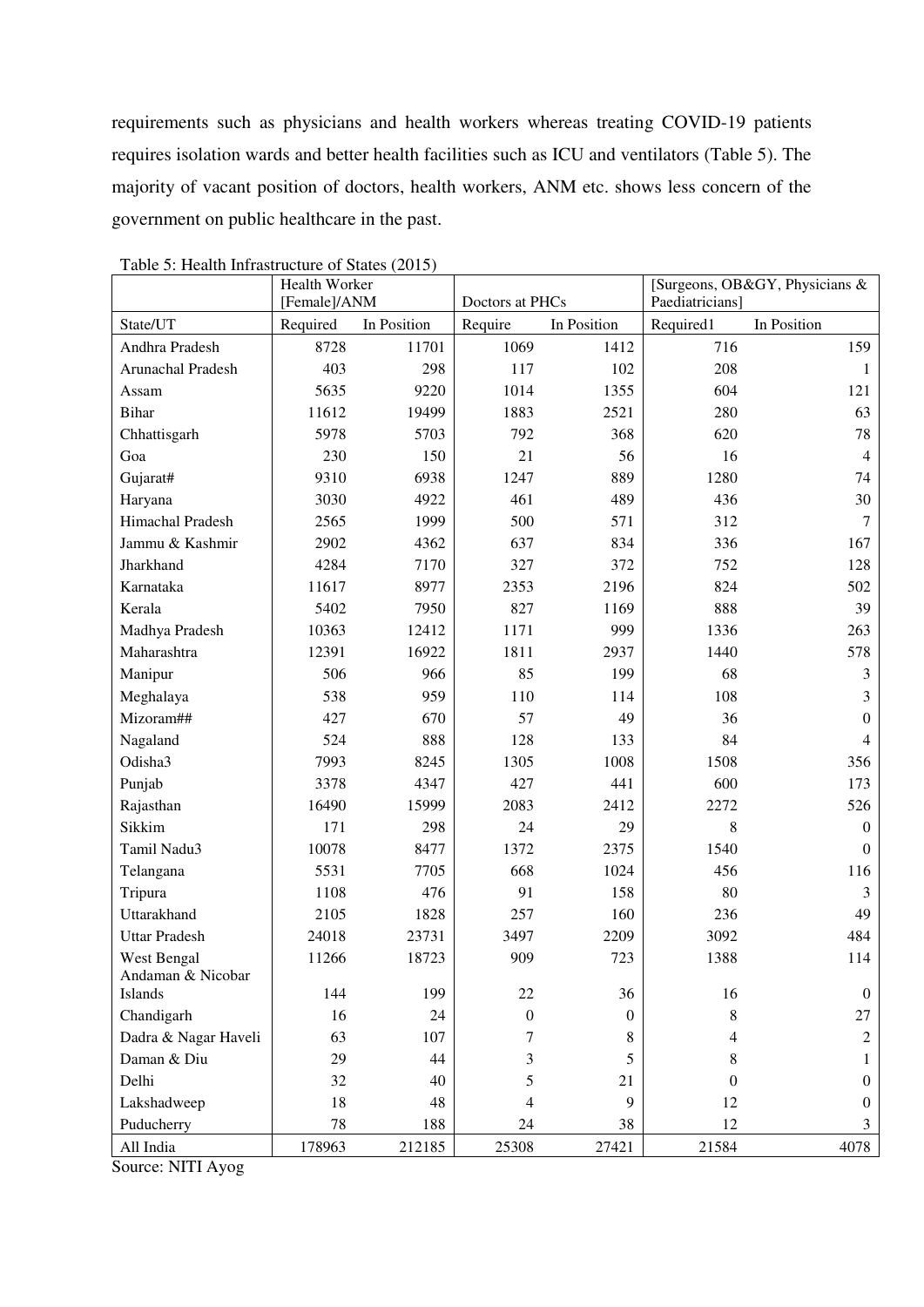Despite high population density, mass poverty and poor health infrastructure, per million cases reported in India is lower than advanced economies<sup>7</sup>. There is also too much criticism of low testing in India and South Asian countries<sup>8</sup>. In a simple two variables linear regression model, the association of COVID-19 cases with a lower level of COVID-19 testing is examined in the case of India. The daily data of a number of testing per thousand population and number of cases per million population is collected from  $HDX^9$  for the period 13<sup>th</sup> March 2020 to 19<sup>th</sup> May 2020. The OLS regression results are reported below:

 $Covid\_Cases_t = -0.385 + 41.317Covid\_Test_t + 0.920 AR(1)_t + 0.115SIGMASQ_t$  (1)

P-value  $(0.729)$   $(0.000)$   $(0.000)$   $(0.000)$ 

 $R$  square = 0.999

 $DW = 1.17$ 

.<br>-

The coefficient of number of testing per thousand population in Eq (1) is positive and statistically significant at 1 per cent level of significance. The result shows per unit increase in testing could increase 41 times number of COVID-19 cases in India. Hence, the results give an indication of bias in the reporting of COVID-19 cases.

## **4. Theoretical Linkages of COVID-19 and Economy**

The broad economic channels of the theoretical linkages between COVID-19 and the economy is presented in figure 2. The present theoretical link is adopted from Evans & Over (2020); Boone (2020) and Singh & Neog (2020). The health sector would play a vital role in the economy. The sickness and mortality caused through COVID-19 will overburden healthcare system which will have both short-run and long-run effects on the economy. In the short-run sickness and mortality would impact wages and income which would increase in mass poverty. In the long-run healthcare will also impact human capital formation.

<sup>7</sup> <https://www.bbc.com/news/world-asia-india-52435463>

<sup>8</sup> [https://theprint.in/health/why-south-asia-has-20-of-worlds-population-but-less-than-2-of-covid-19](https://theprint.in/health/why-south-asia-has-20-of-worlds-population-but-less-than-2-of-covid-19-cases/408471/) [cases/408471/](https://theprint.in/health/why-south-asia-has-20-of-worlds-population-but-less-than-2-of-covid-19-cases/408471/)

<sup>9</sup> <https://data.humdata.org/dataset/total-covid-19-tests-performed-by-country>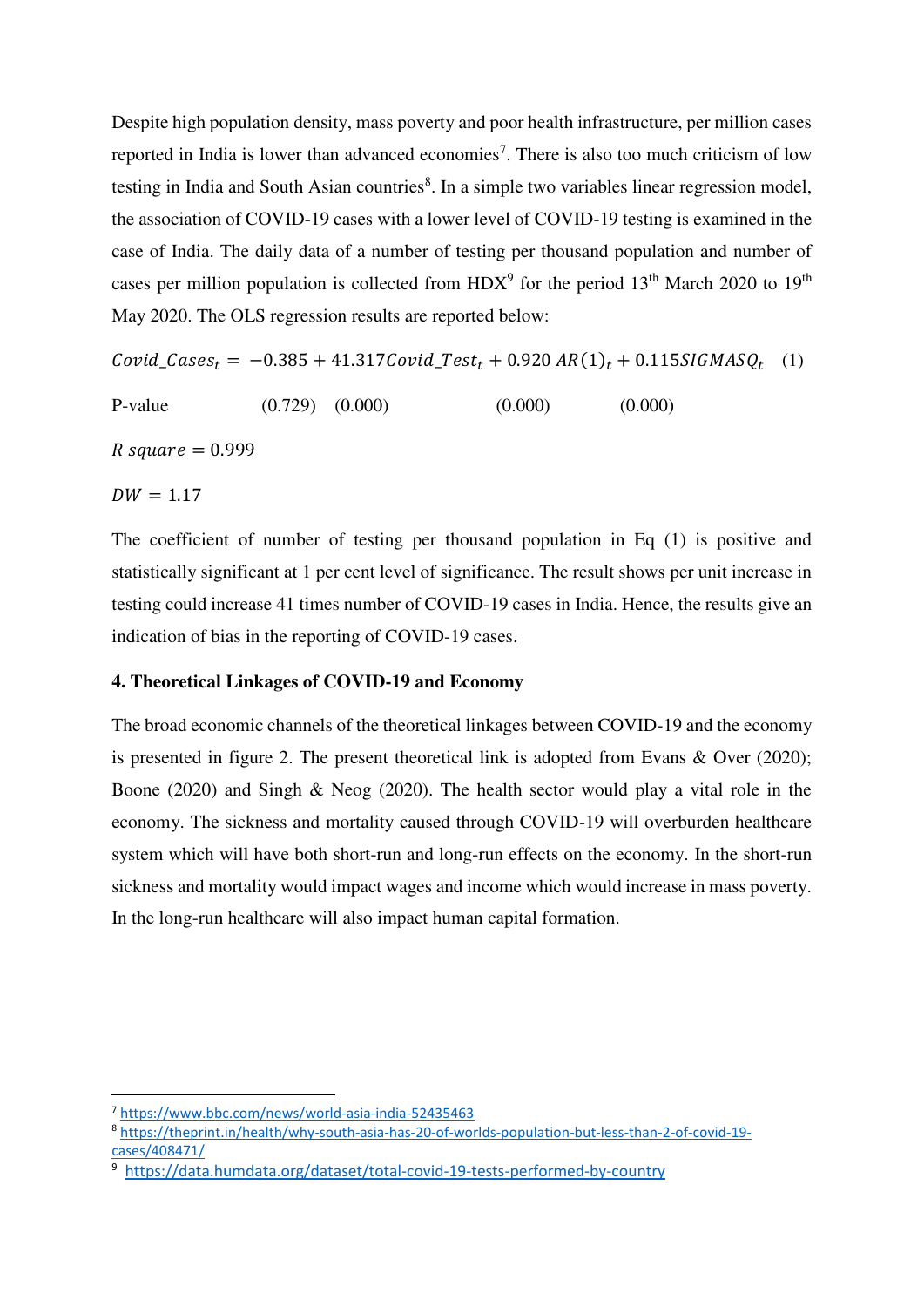Figure 2. COVID-19 and economic channels



The confidence of the consumer/investor is mostly influenced by Macroeconomic uncertainty. The long-run effect of COVID-19 is mainly run from the health, education and infrastructure sector. Sickness and mortality will result in a loss of income and human life. In the same fashion, the government mandates and institution decision will impact both the education and infrastructure development which have long-run consequences.

## **5. Indian Agriculture**

India is the country of villages, where the major population lives in rural areas. Agriculture and agriculture-related services are the major sources of livelihood of the peoples. In the past few decades, farm distress led to huge migration from rural to urban centres. The structural economic growth theories explain every economy in the transition phase moves from traditional (agriculture) to the modern sector (manufacturing/services).

India is the fifth-largest economy in the world in terms of purchasing power parity (PPP) whereas the mass population in the country lives in abject poverty. Economist believes, postliberalization higher growth from IT sector helped India to grow fast but is also responsible for the rural and urban divide.

Irrespective of high growth from the IT sector in the past two decades, agriculture remained a major source of livelihood for the majority of the population. Since Independence, there is a substantial decline in the contribution of agriculture and allied activities in the total GVA.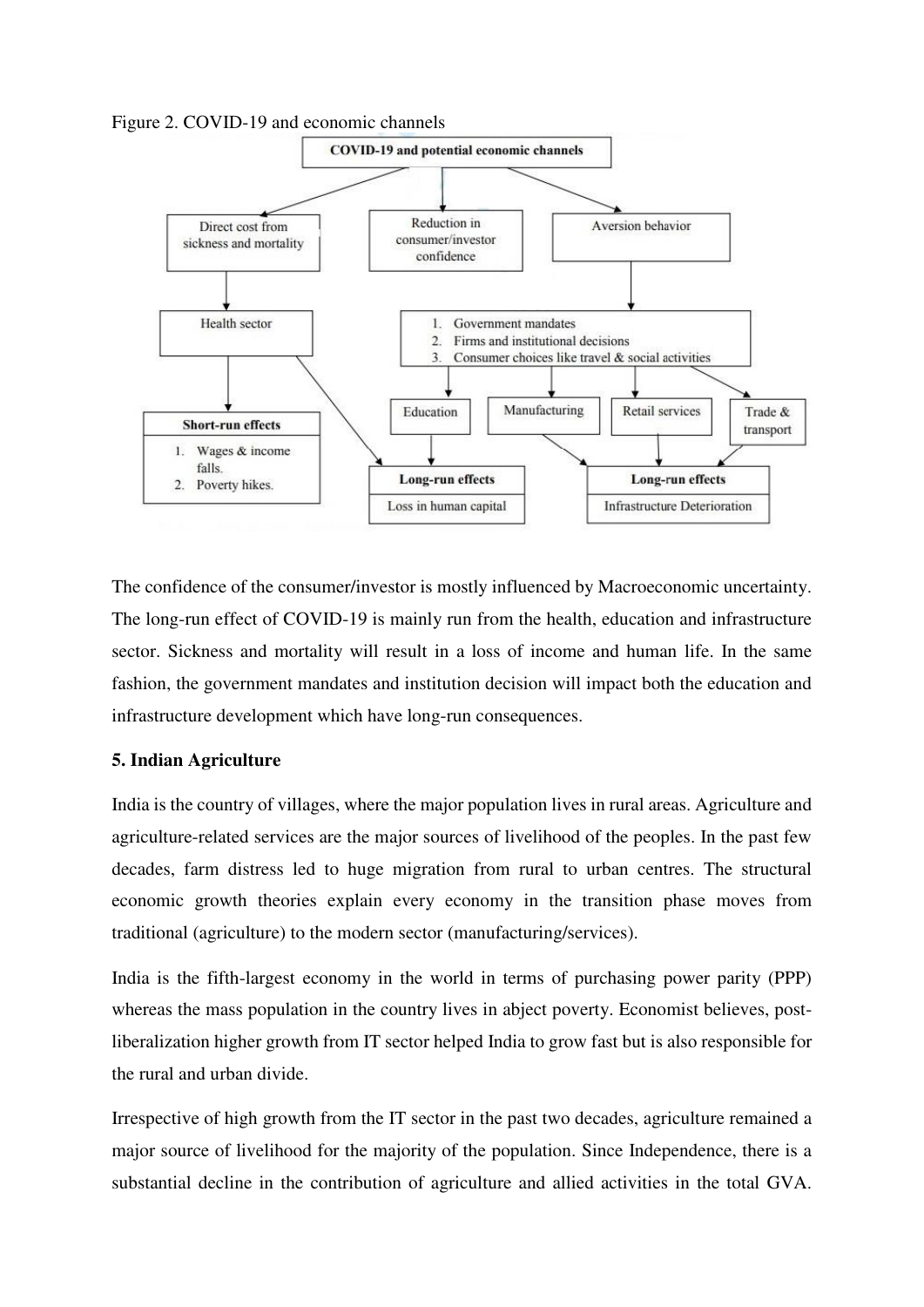There is a large number of studies confirms the agrarian crisis in the Indian economy (Mishra 2007). The GFCF in agriculture declining year after year (FAO 2020).

Figure 3 reports the trends in the production of major crops in India. Only livestock and nonfood crops show a positive trend, whereas there is slow or negative growth in the production of the majority of food crops after 2009.





Source: Food and Agriculture Organisation

Similarly, figure 4 shows the per capita availability of crops. The per capita availability of food crops started declining after 2001. This raises serious concern about the situation of food security in the country (Singh 2014).



Figure 4. Gross per capita Production Index of major crops in India

Source: Food and Agriculture Organisation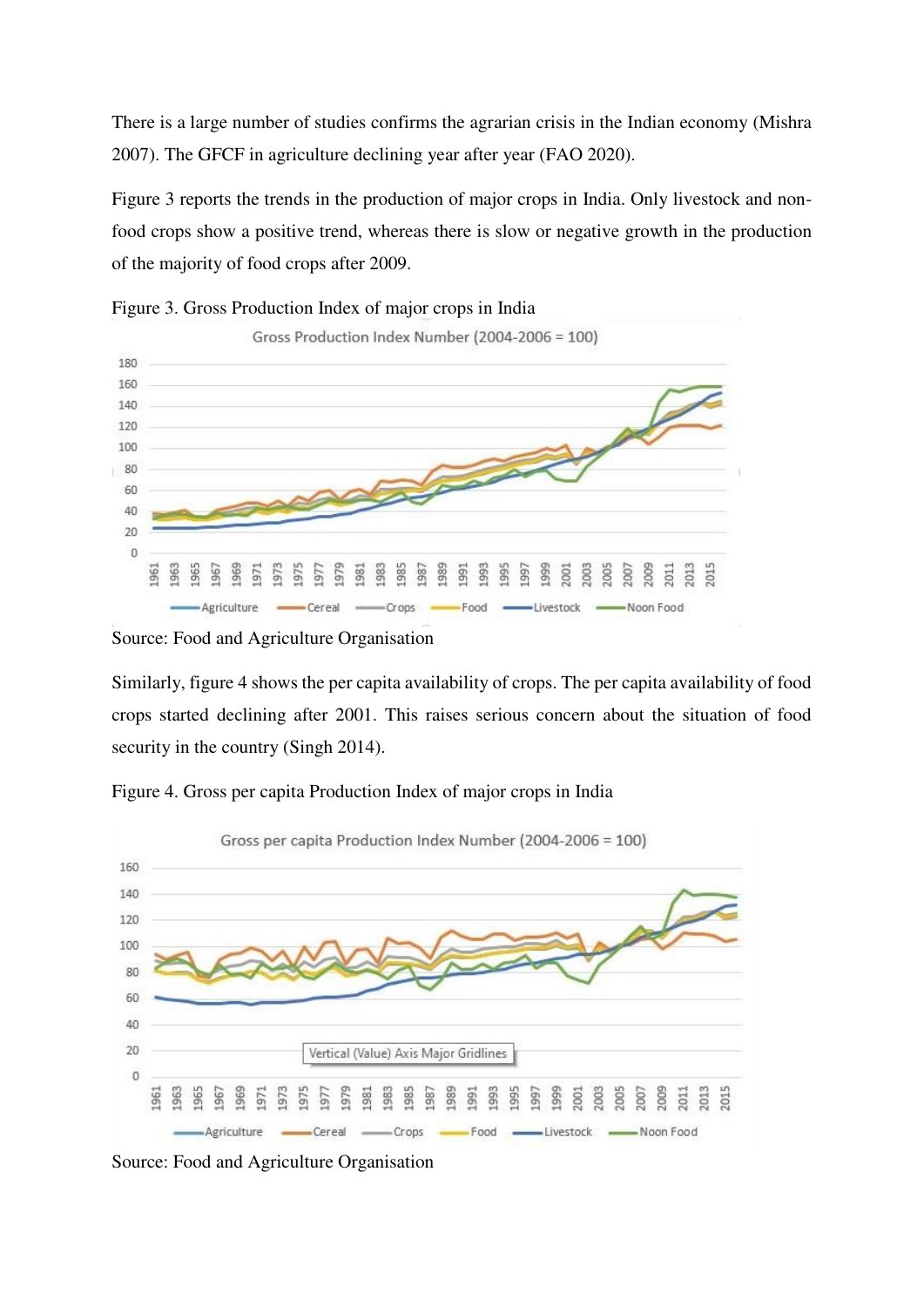From figure 3  $\&$  4, it can be seen that livestock is the only economic means which is profitable for the people engaged in the primary sector. In recent times, the productivity of crops became stagnant across the countries.

Apart from stagnant productivity, factors such as informal credit and low producer price are major factors responsible for the agrarian crisis. Table 6 shows the producer price per tonne of the major crops in India. The producer price of food crops such as maize, potatoes and rice are stagnant. The situation of Indian farmers is similar to the indigo farmers of Champaran in British India (Singh 2017). The figures show it takes more than 20 years to double the price of the food crops whereas prices on non-agricultural products and income in the other sectors double at much faster rates.

|      | Cotton  |            |        |          | Rice,   | Seed    | Sugar |
|------|---------|------------|--------|----------|---------|---------|-------|
| Year | lint    | Cottonseed | Maize  | Potatoes | paddy   | Cotton  | Cane  |
| 1991 | 36314   |            | 3172   | 2924     | 3648    | 10516   | 373   |
| 1992 | 52318.2 |            | 3195   | 2488     | 3962    | 11316   | 535   |
| 1993 | 56942.4 |            | 3295   | 2822     | 4311    | 14640   | 648   |
| 1994 | 66133.3 |            | 3770   | 3161     | 4410    | 17369   | 678   |
| 1995 | 60163.6 |            | 3903   | 3801     | 4890    | 17831   | 748   |
| 1996 | 59893.9 |            | 3893   | 4040     | 5474    | 17265   |       |
| 1997 | 63265.8 |            | 4112   | 4174     | 4336    | 18791   |       |
| 1998 | 65551.8 |            | 4628   | 4810     | 4940    | 21824   | 527   |
| 1999 | 68699.4 |            | 5096   | 3751     | 6224    | 19854   | 561   |
| 2000 | 59393.9 |            | 4981   | 4220     | 5960    | 19765   | 595   |
| 2001 | 60000   | 5653       | 4712   | 4821.8   | 5877.3  | 20877.7 | 620   |
| 2002 | 60303   | 5857.3     | 5120   | 4644.7   | 6033.5  | 21632.1 | 695   |
| 2003 |         | 6138.5     | 5033.6 | 4448.2   | 6251.9  | 22670.8 | 730   |
| 2004 |         | 5307       | 5966.3 | 5694.4   | 9410    | 24378.3 | 745   |
| 2005 |         | 5361.2     | 5637   | 5770     | 8980    | 22619.2 | 759   |
| 2006 |         | 5388.3     | 7667.1 | 5890     | 11731.3 | 24343.8 | 803   |
| 2007 |         |            |        |          |         |         | 810   |
| 2008 |         | 8100       | 8400   |          | 16780.4 | 30000   | 810   |
| 2009 |         | 8844.5     |        |          |         |         |       |

Table 6: Producer Price (Rs./tonne)

Source: Food and Agriculture Organisation

The darkest side of the agrarian crisis is related to the indebtedness of farmers. Half of the Indian farmers are indebted because of the sharp increase in agricultural expenses and low returns. Farmers, often borrow money from the unorganized sector from *Sahukars* and *Mahajans* on high-interest rates and when they do not get to manage to pay back the principal amount along with the interest, the burden rises immensely and it becomes difficult to pay. The consequence of given situation results into farmers suicide, the most dreadful outcome of the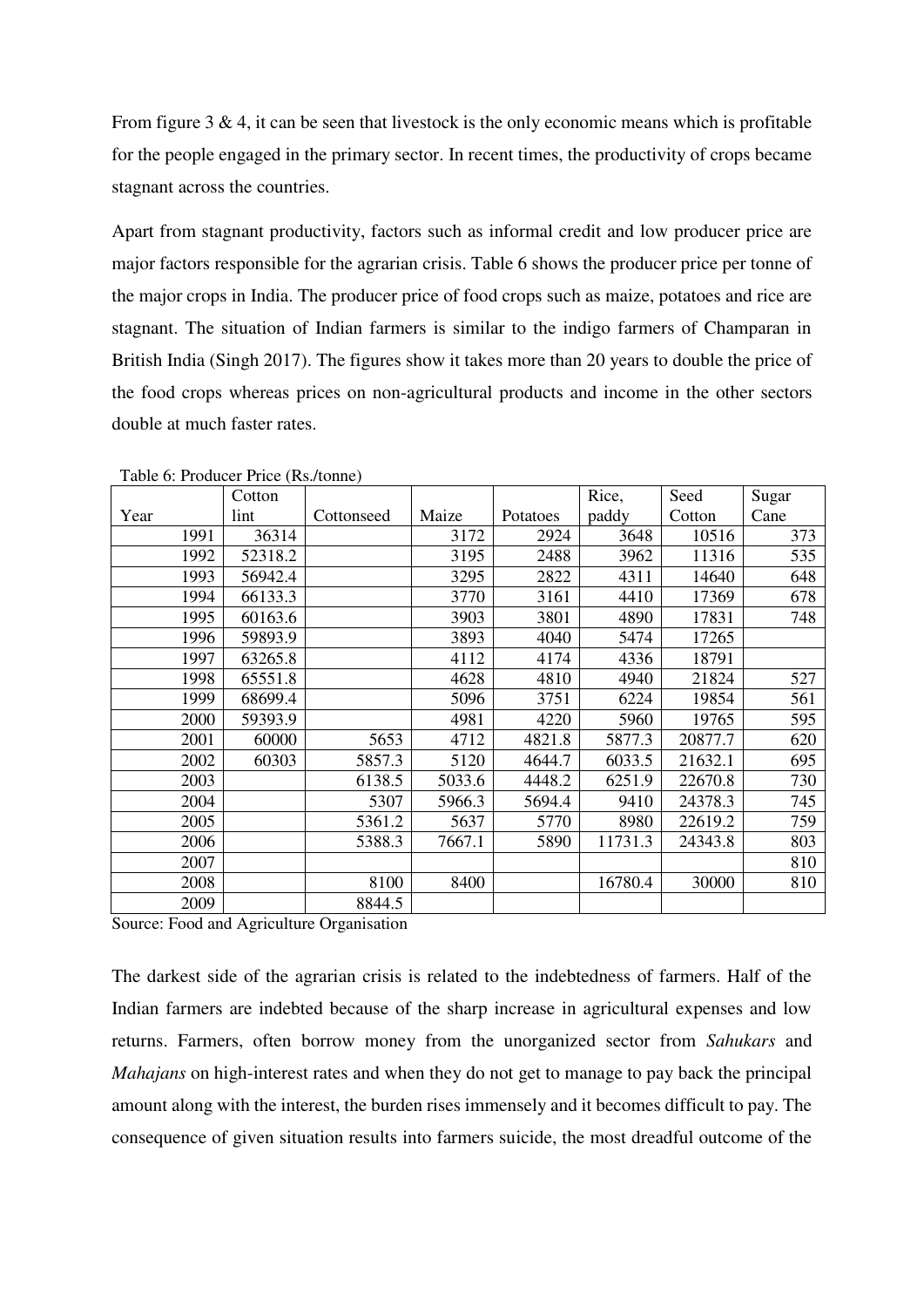agrarian crisis. Table 7 reports trends of the farmer's suicide from different studies and government agencies. The figures show a significant increase in farmer's suicide after 1995.

| Year | Basu, Das and Mishra (2016) | Mariappan and Zhau (2019) | <b>NCBI</b> |
|------|-----------------------------|---------------------------|-------------|
| 1995 | 10720                       | 10720                     | 10720       |
| 1996 | 13729                       | 13730                     |             |
| 1997 | 13622                       | 13600                     |             |
| 1998 | 16015                       | 16200                     |             |
| 1999 | 16082                       | 16100                     |             |
| 2000 | 16603                       | 16603                     | 16608       |
| 2001 | 16415                       | 17973                     |             |
| 2002 | 17971                       | 17809                     |             |
| 2003 | 17164                       | 17165                     |             |
| 2004 | 18241                       | 18250                     |             |
| 2005 | 17131                       | 17130                     | 17087       |
| 2006 | 17060                       | 17345                     |             |
| 2007 | 16632                       | 16690                     |             |
| 2008 | 16196                       | 16634                     |             |
| 2009 | 17368                       | 17345                     |             |
| 2010 | 15964                       | 17234                     | 16017       |
| 2011 | 14027                       | 17097                     |             |
| 2012 |                             | 16990                     |             |
| 2013 |                             | 17651                     |             |
| 2014 |                             | 16098                     | 12336       |
| 2015 |                             | 17045                     | 12602       |
| 2016 |                             | 16097                     | 11379       |
| 2017 |                             | 18098                     | 10655       |
| 2018 |                             |                           | 10349       |

Table 7: Trends of Farmers suicide in India

Source: Basu, Das and Mishra (2016), Mariappan and Zhau (2019) and NCBI various reports on Accidental Death and Suicides in India

#### **6. Issues and Challenges**

COVID-19 brings crisis on several economic and non-economic fronts over the globe. There would be demand and supply shocks because of trade restriction and labour mobility. In India, there would serve consequence on 81 per cent people employed in the informal sector (ILO, 2018). Almost 90 per cent of the workers in the informal sector has survived with no minimum wage or any kind of social security (Sharma, 2020). Even after the unorganised worker's social security act (2008), only 5-6% got enrol for social security. According to Periodic Labour Force Survey (PLFS) of 2017-18, 71.1% had no job contract, 54.2% are not eligible for paid leave and 49.6% has no social security (Mohanty, 2019). The return or reverse migration amid the agrarian crisis in the agricultural sector from urban to rural areas pose big challenges on the rural economy. The specific issues are: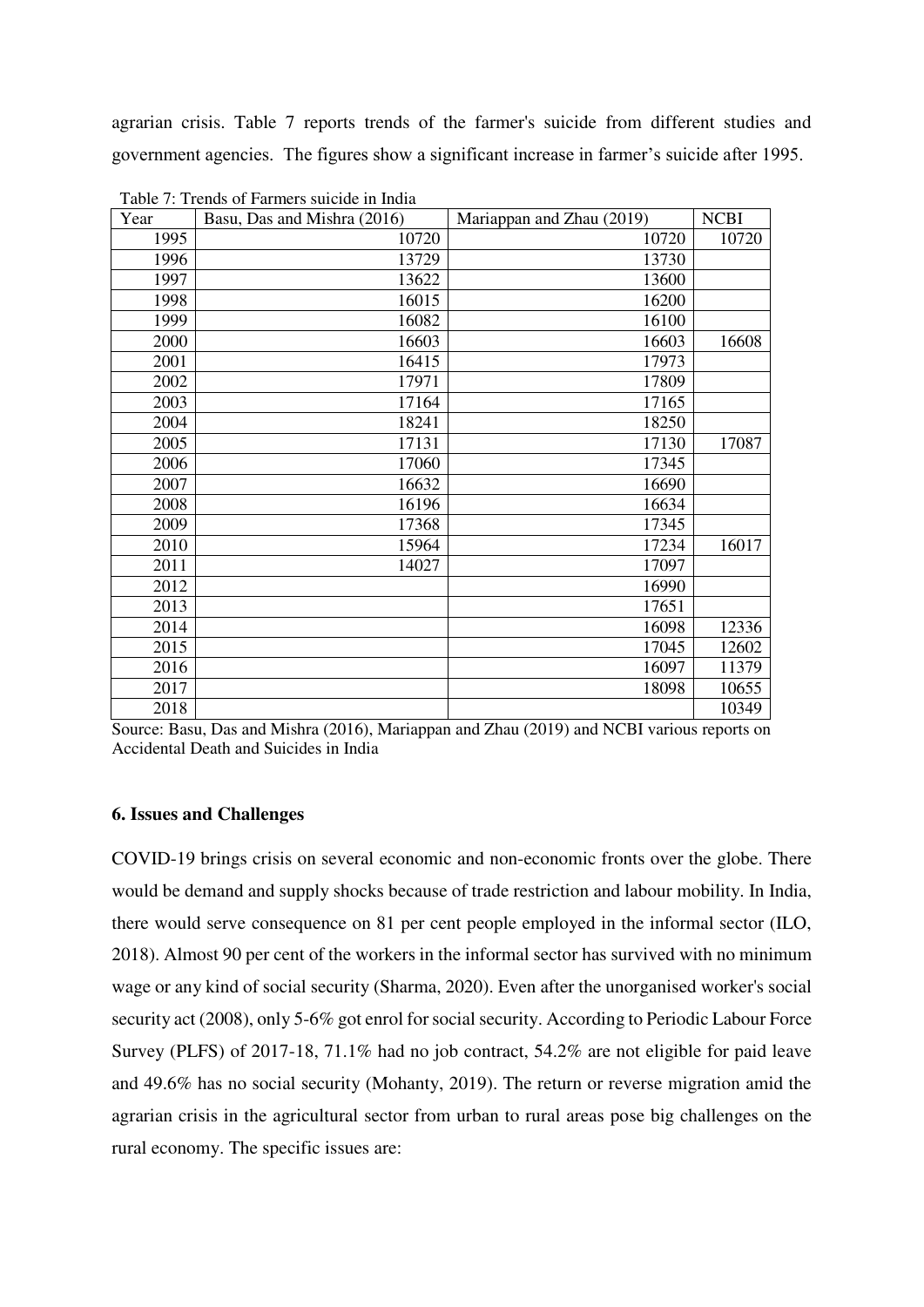## *6.1 Return or Reverse Migration*

According to International Migration Organisation (2011), "return migration is the act or process of going back to the point of departure, is the returning of people to their origin or place of habitual residence after spending some time at another place". It can be a voluntary return or forced migration. Irrespective of the reason for migration, the return poses a significant impact on the demography, society and economy of rural areas.

The reverse migration significantly impacts population size and characteristics over the period. It is very hard for people to integrate from the society amid fear of contamination from the virus. Finally, return migration to rural areas has a significant impact on the economy of the rural areas as well since in some cases it dramatically contributes towards boosting the economic activities in the area.

In the current situation, the internal migrant labourers in India is around 450 million. Field realities show migrant labours are higher in case of UP and Bihar followed by MP, Punjab, Rajasthan, Uttarakhand, Jammu and Kashmir and West Bengal. Currently, returnees are coming with empty hands which have left their destination to save their life from poverty and hunger. According to ILO estimates around 400 million workers in India in the informal economy are at the risk of falling deeper into poverty during the crisis.

#### *6.2 Agrarian Crisis and Reverse Migration*

There is a crisis in the agriculture sector over the past two decades. In India, the majority of farmers are small landholders facing the problem of falling productivity, water scarcity etc. Majority of the returnees are were marginal farmers in the past. The reverse migration will increase pressure on agriculture which is already overburdened.

#### *6.3 Fall in Producer and an increase in the consumer price*

The reverse migration will further result in to fall in the producer price of crops which will reduce farm wages and income. On the other hand, due to low productivity and hoarding of food articles, there will be a rise in the prices of food items which will majorly affect poor people.

#### *6.4 Rise Rural Unemployment and Poverty*

Reverse migration, fall in producer price and increasing pressure on the agricultural sector will lead to an increase in rural unemployment and poverty.

## *6.5 Threat of Excess Burden on Health System*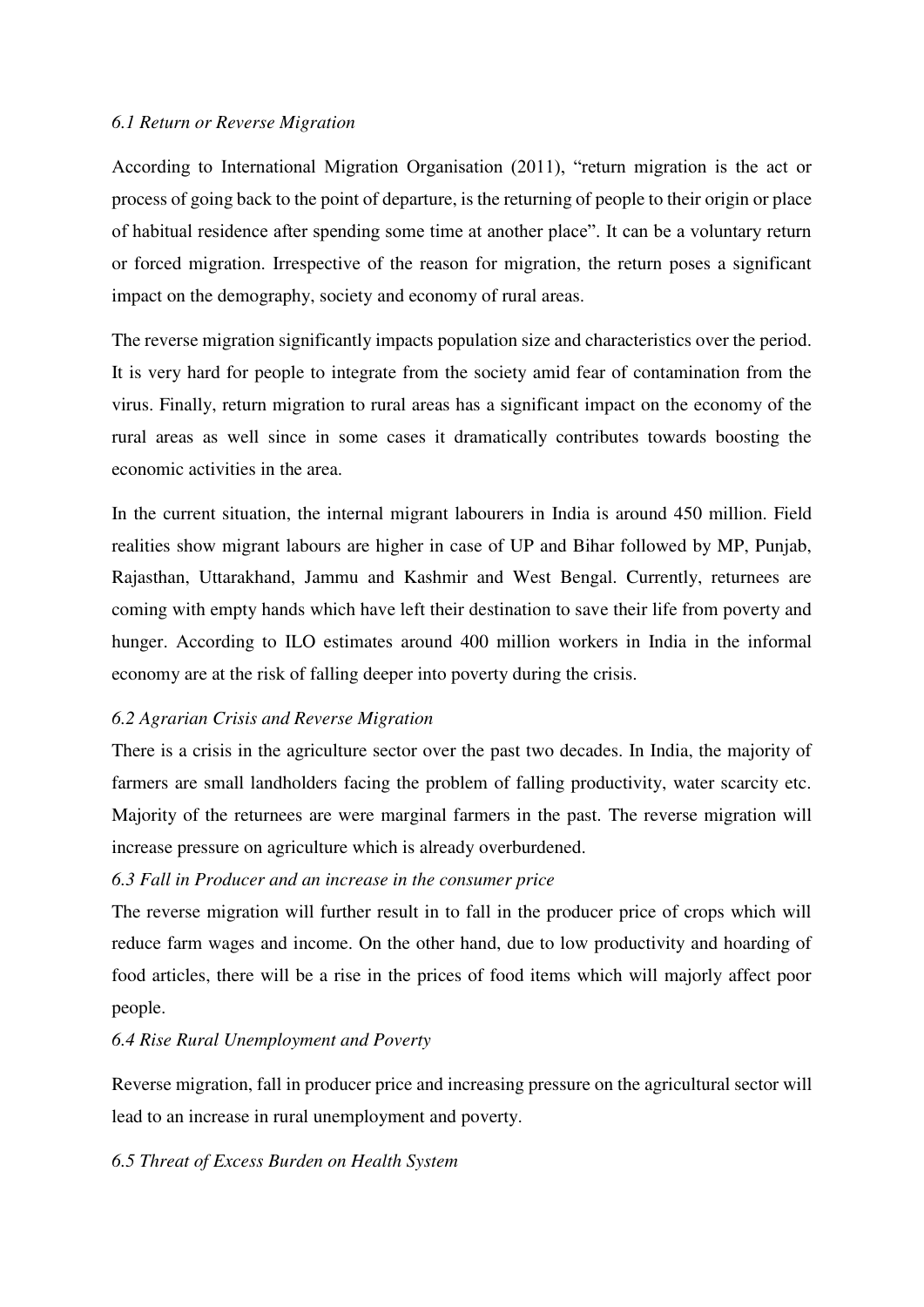Due to the under-reporting of cases because of low testing, there is the fear of the outbreak of COVID-19 which can cause mass mortality. Hence, there is a need to prevent the health system in both urban and rural areas from being overburdened and stop community spread

7. Conclusion, Future Challenges and Policy Options

Prime Minister Narendra Modi announced a mega 20 lakh crore rupees package for the Indian economy on 12<sup>th</sup> May 2020 which is 10 per cent of total GDP. The current package is inclusive of the past package (PMGKY, RBI liquidity measures, interest cuts) which was around 4 per cent of GDP. The major focus of the package is land, labour, liquidity and laws which will cater needs of cottage industries, MSMEs, labourers and middle class.

In the long-run to reduce inequalities of income, regional imbalance and share of migrant workers, localization of industries and employment is the need of the hour. Apart from providing credits, there is also a need to work on institutional factors such as law and order, corruption etc. for effective implementation of the policies.

In the manufacturing industry, migration or migrant labourers are the engine of growth. In COVID-19 or post COVID world there would be always demanded of manufacturing goods. Therefore, the government has to work on the mechanism of how these migrant labours are brought back to their respective jobs.

The localization of industries and employment can release pressure from the agricultural sector. There should be a comprehensive plan for structural transformation from the primary to the modern sector. Agricultural reforms such as competitive credits, modern farm inputs and better producer price to be taken to make agriculture profitable.

On the other side testing of COVID-19 should be increased to contain and community spread. In short-run, measures such as cash incentives should be given to the migrant labourers, and marginal farmers to save them from poverty and starvation. Similarly, wage subsidy should be given an informal sector. Above all, mass corruption in the system is the biggest challenge in the effective implementation of plans.

#### **References:**

Boone, L. 2020. "Tackling the fallout from COVID-19: Economics in the Time of COVID-

19". Retrieved at: [www.cepr.org](http://www.cepr.org/)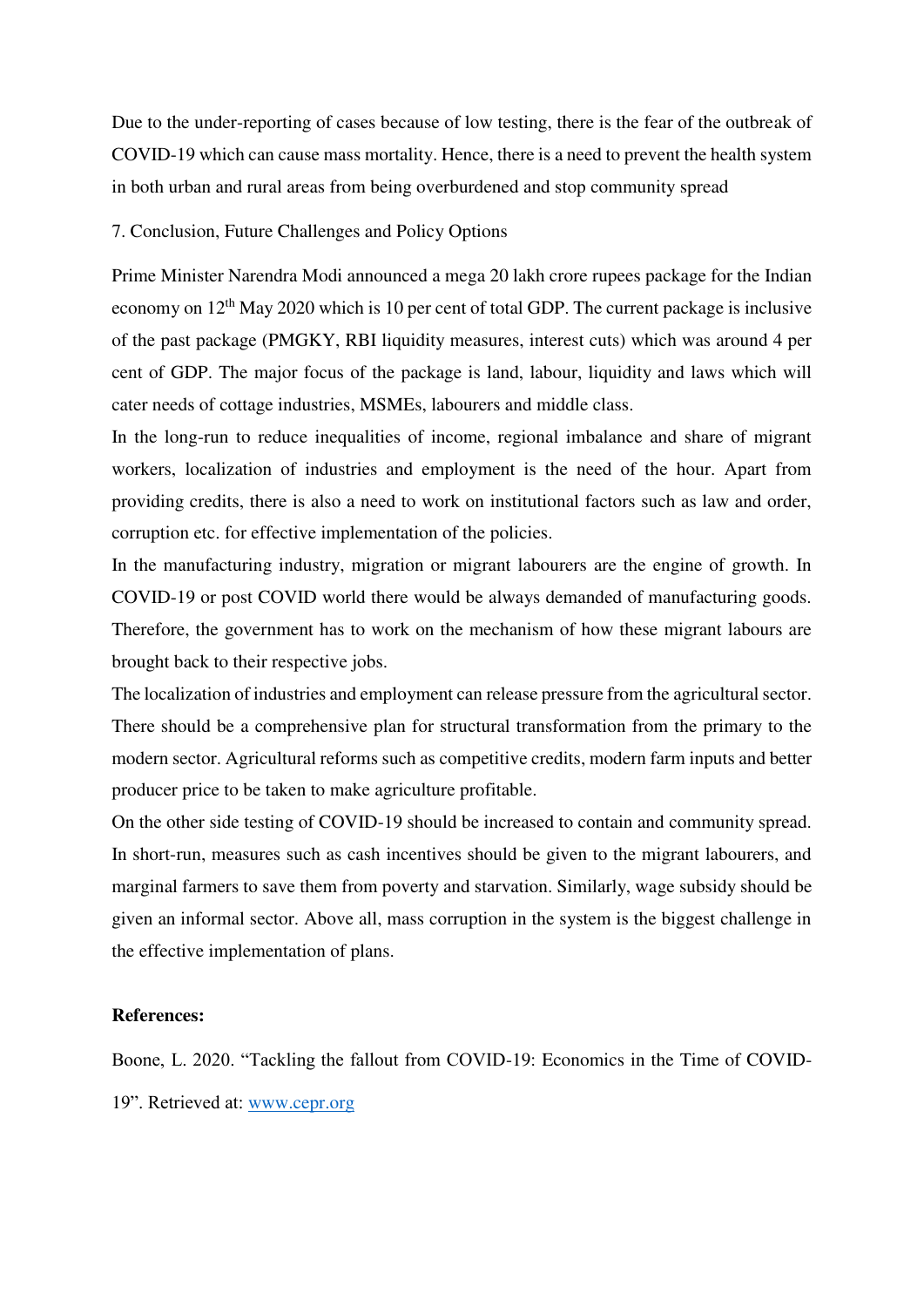Evans, D., and M. Over. 2020. "The Economic Impact of COVID-19 in Low- and Middle-Income Countries". Center For Global Development. Retrieved at:

<https://www.cgdev.org/blog/economic-impact-covid-19-low-and-middle-income-countries>

Dandekar, A. and R. Ghai. 2020. "Migration and Reverse Migration in the Age of COVID-

19". *Economics and Politics Weekly* 55(19). [https://www.epw.in/journal/2020/19/commentary/migration-and-reverse-migration-age-covid-](https://www.epw.in/journal/2020/19/commentary/migration-and-reverse-migration-age-covid-19.html)[19.html](https://www.epw.in/journal/2020/19/commentary/migration-and-reverse-migration-age-covid-19.html)

ILO. 2018. "Woman and men in the informal economy: A statistical Picture". International Labour Office, Geneva.<https://doi.org/10.1179/bac.2003.28.1.018>

International Organisation of Migration (2011). "International Migration Law: Glossary on Migration", second edition. IOM, Geneva.

Jha, A.K. 2020. "Will Central Largesse Help Construction Workers?[COVID-19 Relief](https://www.epw.in/journal/2020/17/commentary/covid-19-relief-package.html)  [Package](https://www.epw.in/journal/2020/17/commentary/covid-19-relief-package.html)". Economics and Politics Weekly 55(17). <https://www.epw.in/journal/2020/17/commentary/covid-19-relief-package.html>

Mohanty, P. 2019. "Labour reforms: No one knows the size of India's informal workforce, not even the govt". Retrieved April 9, 2020, from [https://www.businesstoday.in/sectors/jobs/labour-law-reforms-no-one-knows-actual-](https://www.businesstoday.in/sectors/jobs/labour-law-reforms-no-one-knows-actual-sizeindia-informal-workforce-not-even-govt/story/364361.html)

[sizeindia-informal-workforce-not-even-govt/story/364361.html](https://www.businesstoday.in/sectors/jobs/labour-law-reforms-no-one-knows-actual-sizeindia-informal-workforce-not-even-govt/story/364361.html)

Sharma, Y. S. 2020. "National database of workers in informal sector in the works". The Economic Times. Retrieved April 9, 2020, from https://economictimes.indiatimes.com/news/economy/indicators/national-databaseofworkers-in-informal-sector-in-the-works/articleshow/73394732.cms?from=mdr Singh, M.K. and Y. Neog 2020. "Contagion Effect of COVID-19 Outbreak: Another Recipe for Disaster on Indian Economy". Public Affairs (Forthcoming).